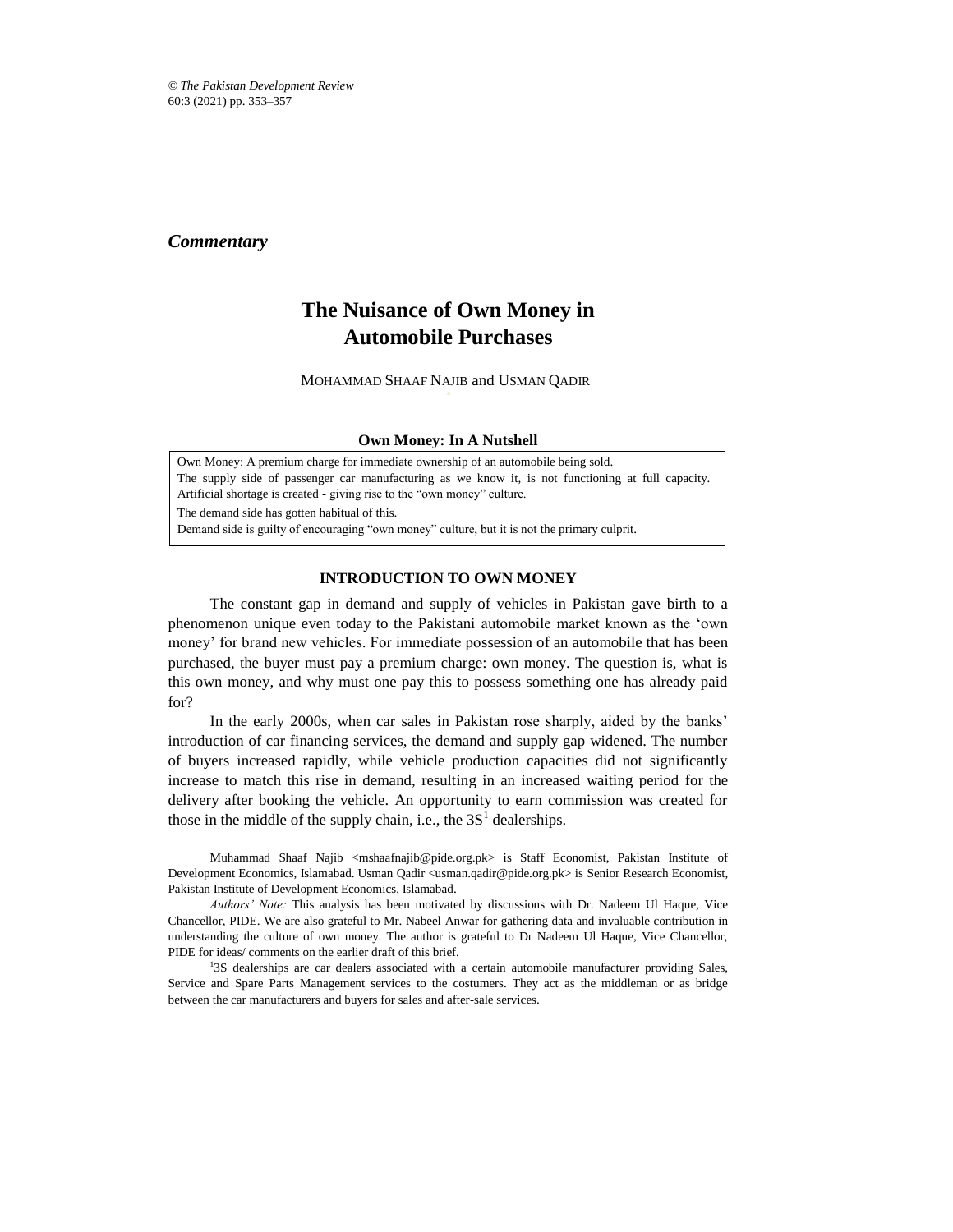#### 354 *Najib and Qadir*

At the time of vehicle shortages and production delays, the car dealers started charging own money for quick delivery of brand- new vehicles. Own money is a premium charged over and above the quoted price of a vehicle for immediate delivery. For instance, the company ABC sets the market price of its vehicle X at PKR 2 million inclusive of all taxes, but the tentative delivery date is six months from the booking date. The buyer is forced to pay a considerable amount and wait for an extended period. This allowed the car dealers to develop the process of own money, where they offer the buyers a way out at the time of booking. As a result, the buyer is given the option to pay an 'm' amount of money, over and above the price quoted by the company, and get the car within a week, even the same day in some cases. By paying this own money, the buyer is then relieved of the waiting time for vehicle delivery and obtains ownership of the car immediately.

The question that arises is when the company is taking a much more extended period to produce and deliver vehicles, how can the dealers offer express delivery? Does that mean the companies are directly involved in encouraging the culture of own money on the sale of cars or indirectly seeking the benefits of this culture? This knowledge brief sheds light on the industry's current structure and highlights the slim margins between production and sales in virtually all sub-sectors of the industry. The own mechanism is discussed, followed by the implications for consumers and a possible way to reign in the nuisance of own money.

#### **FOSTERING THE OWN CULTURE**

The automobile industry of Pakistan was set up with the assistance of foreign firms by forming joint venture agreements to facilitating the transfer of technology and knowhow for manufacturing automotive vehicles of all types. Income levels in the country have influenced the growth of the industry sectors; the motorcycle and small automobiles have become the workhorses of the low and lower-middle-income groups of the economy, while high powered luxury sedans are the preferred choice for the higherincome bracket in the economy. In the motorcycle industry, the established Original Equipment Manufacturer (OEMs) are facing stiff competition from the new incumbents from China, but recent trends indicate they are managing to hold their own, no doubt capitalising on a brand name, quality, and after-sale service while the Chinese brands are focusing on undercutting the price (Qadir, 2016).

The domestic automobile industry in Pakistan is comprised of several OEM firms that are manufacturing a variety of products in the industry, ranging from two and threewheelers to passenger cars, commercial vehicles, and even buses, trucks, and tractors. The distribution of these manufacturers is skewed in favour of two and three-wheelers (motorcycles and autorickshaws), and there is a high degree of concentration in the remaining segments of the industry.

The own money culture is not hidden from anyone, and while the regulators (i.e., Auto Industry Development Committee on the supply side, and Competition Commission of Pakistan on the demand or market side) and companies might not be actively involved in this, but they have not taken any steps to curb the practice. Instead, their inactions have ended up aiding the own culture.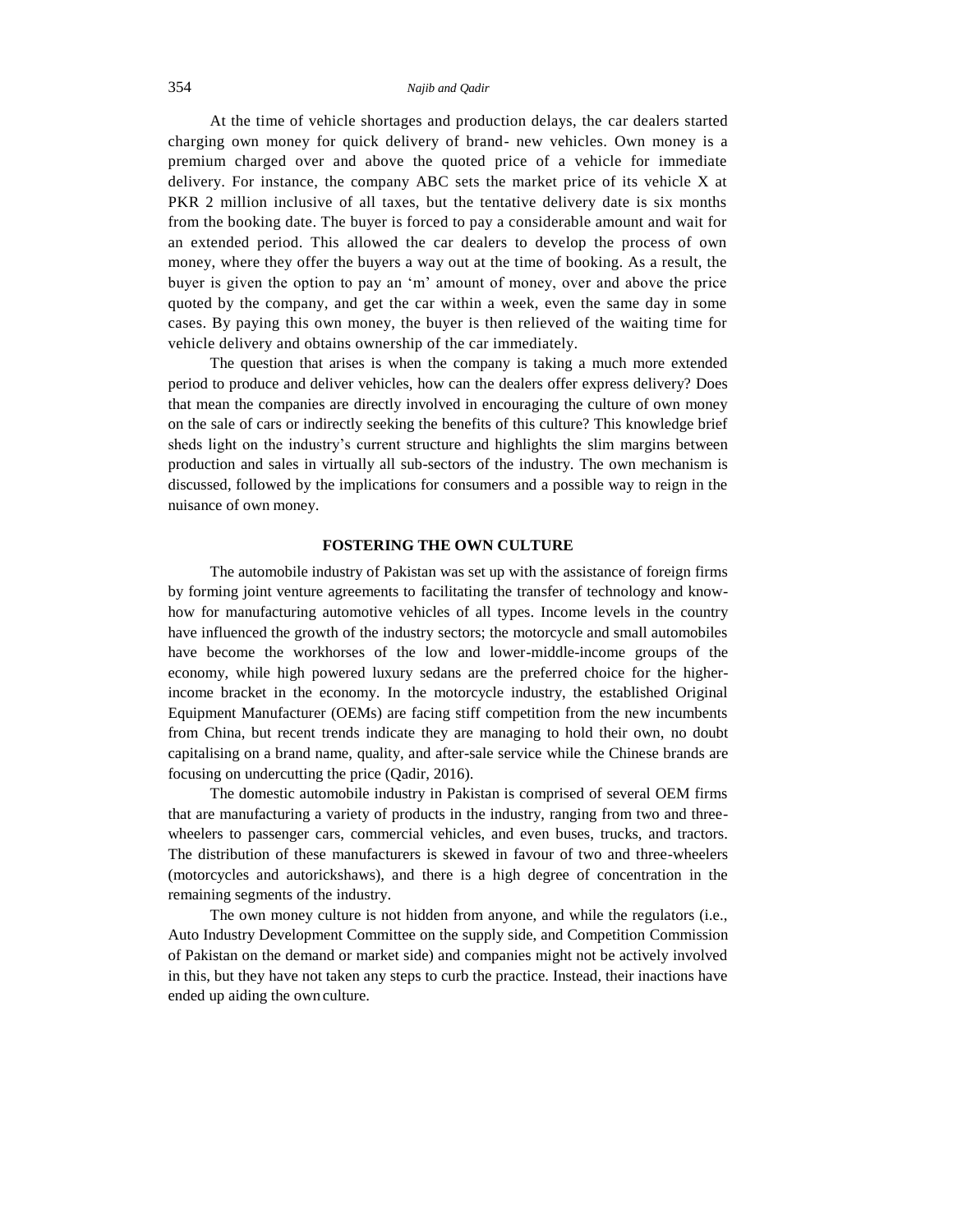| Distribution of OEMs Registered with PAMA |    |  |  |  |  |
|-------------------------------------------|----|--|--|--|--|
| Passenger Cars                            |    |  |  |  |  |
| Trucks                                    | 3  |  |  |  |  |
| <b>Buses</b>                              | 3  |  |  |  |  |
| Jeeps                                     |    |  |  |  |  |
| Pick-ups                                  |    |  |  |  |  |
| <b>Farm Tractors</b>                      | 3  |  |  |  |  |
| Two and Three Wheelers                    | 10 |  |  |  |  |

Table 1

*Source:* PAMA Website.

When a company opens bookings for a new vehicle, the 3S dealers themselves book several vehicles. Not only does this create artificial demand at the time of booking, but it also creates hypes about the vehicle in the market. As a result, more people are pushed to book their vehicle as soon as possible due to rising bookings. This creates a fear among potential buyers that waiting a while before booking could result in a much longer waiting period; thus better to book immediately. This overbooking causes severe issues for the companies who are unable to meet the demand, leaving the field open for 3S dealers to exploit buyers. As a result, when the vehicles booked by the 3S dealers are delivered to them, they start offering the car to buyers with an immediate delivery under the condition they pay some premium over and above the car's actual price. This premium, as mentioned above, is known as the own money.<sup>2</sup>

## **Time Cost of Money and Pakistan's Own Culture**

We work under the assumption that the buyer has *two options:*

- **A.** To pay a large sum of money to book their vehicle and wait for a long period of time for the car delivery. For the time that the car has been booked but not yet delivered, the money can be referred to as a dead investment as there is no return or utility being gained by the consumer.
- **B.** To pay a premium, referred in local automobile market as own money, and get the vehicle immediately.

Analysing the opportunity costs attached to the above situations, many buyers tend to prefer option B, as for them the social cost of waiting a long period of time for the vehicle delivery with dead capital paid to the company is greater than the total cost of getting the vehicle immediately by paying a premium or own money.

Summing, the deep rootedness of **own culture** in Pakistan's automobile sector can be explained through basic economics concepts. Artificial shortage is created by intentional overbookings and under manufacturing, thus nurturing supply-demand distortions and then through 3S dealerships primarily, and elsewhere as well, customers are made to choose between options A and B as described above based on their individual opportunity and time costs of money.

<sup>&</sup>lt;sup>2</sup>This discussion is based on information collected from interviews with various stakeholders in the industry, including those from several dealerships.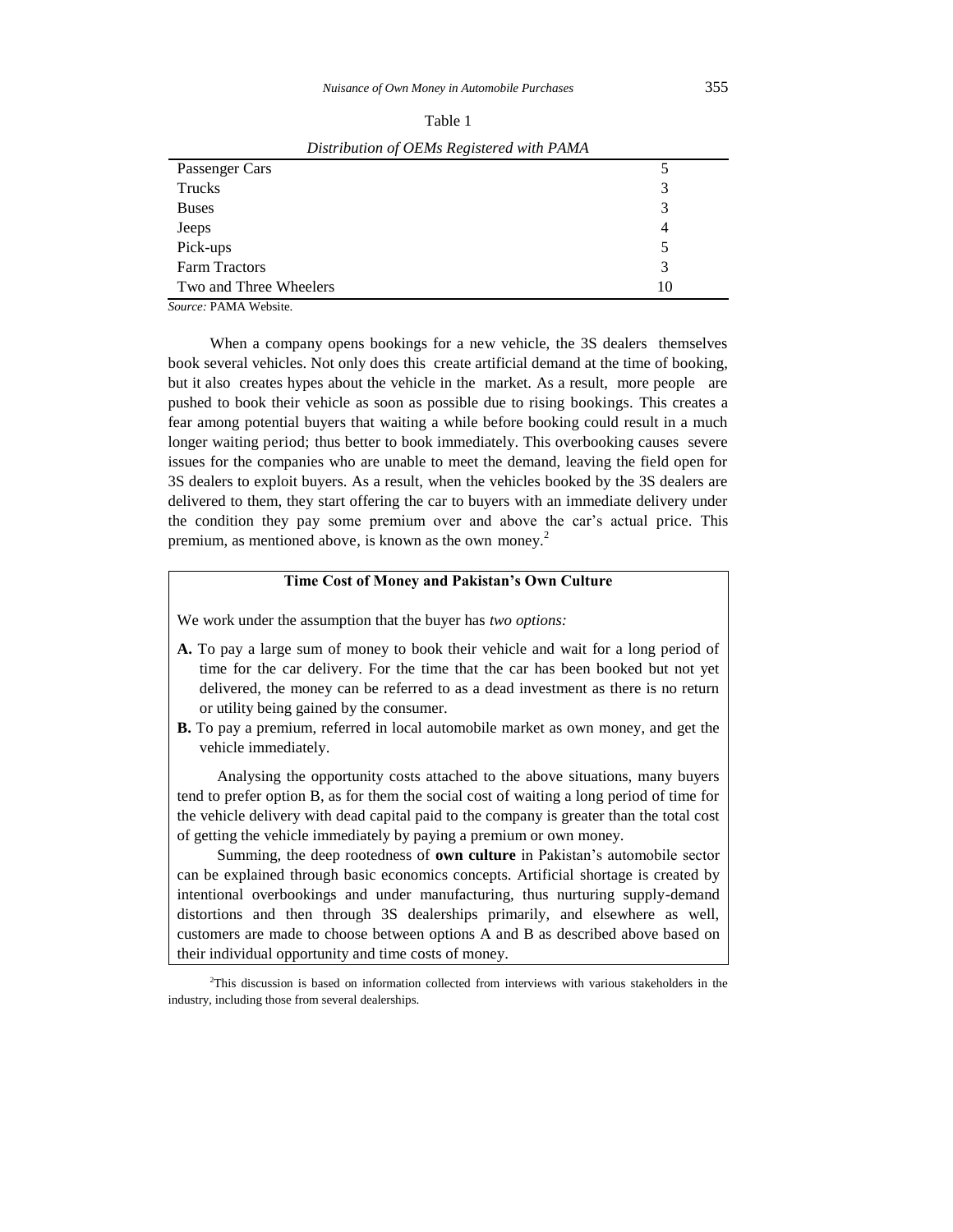#### 356 *Najib and Qadir*

While regulators and companies are rightly criticised for harbouring the own money culture in Pakistan, and the 3S dealers held the most responsible for being at helm of the affairs in this, a lot of responsibility lies upon the buyers as w ell who are willing to pay the premium amount thus giving the dealers the message that not only they willing to pay extra for an immediate delivery. In economic theory, this can be described as the "*Time Cost of Money*." Situational Analysis of this is explained in the Table 2.

| Own Money, Final Price, Production and Sale Comparison (July 2021) |  |  |  |  |  |  |
|--------------------------------------------------------------------|--|--|--|--|--|--|
|--------------------------------------------------------------------|--|--|--|--|--|--|

|                 |                                          |                            |                        |                        |                        |                                           |                  |                  | (PKR)                          |
|-----------------|------------------------------------------|----------------------------|------------------------|------------------------|------------------------|-------------------------------------------|------------------|------------------|--------------------------------|
|                 |                                          | Price                      |                        |                        |                        | Automobile                                |                  |                  |                                |
| Manufacturer    | Vehicle<br>Model                         | Own-Money<br>Over<br>Price | Ex-<br>Factory         | Ex-<br>Dealership      | Final*                 | Ratio: Own Money<br>to<br>Final Price (%) | Production       | Sales            | Gap<br>(Production -<br>Sales) |
| MG              | ZS.<br><b>HS</b>                         | 165,000<br>465,000         | 4,099,000<br>5,749,000 | 4.149.000<br>5,799,000 | 4.239.768<br>5,922,768 | 3.89<br>7.85                              |                  |                  |                                |
| Hyundai<br>Kia  | Tucson<br>Sportage                       | 863,000<br>396,000         | 4,979,000<br>5,270,000 | 5,098,500<br>5,370,000 | 5,211,845<br>5,488,775 | 16.56<br>7.21                             | 3,821            | 3,748            | 73                             |
| Toyota          | Yaris<br>Corolla Altis                   | 70,000<br>370,000          | 2,669,000<br>3,249,000 | 2,753,000<br>3,333,000 | 2,815,848<br>3,412,035 | 2.49<br>10.84                             | 29,127<br>18,552 | 28,295<br>18,355 | 832<br>197                     |
| Changan         | Corolla<br>Grande<br>Alsvin              | 400,000<br>250,000         | 3,869,000<br>2,519,000 | 3,978,000<br>2,569,000 | 4.069.435<br>2,628,168 | 9.83<br>9.51                              |                  |                  |                                |
| Honda<br>Suzuki | Civic<br>Alto VXL                        | 300,000<br>110,000         | 3,864,000<br>1.521.000 | 3,952,500<br>1,528,500 | 4,043,425<br>1.564.710 | 7.42<br>7.03                              | 25,081<br>35,994 | 25,276<br>37,720 | $-195$<br>$-1,726$             |
| $\sim$          | WagonR VXL<br>Cultus VXL<br>. <i>. .</i> | 100,000<br>120,000         | 1,610,000<br>1,830,000 | 1,625,000<br>1.845,000 | 1,662,100<br>1,884,300 | 6.02<br>6.37                              | 12,280<br>18,714 | 12,659<br>17,510 | $-379$<br>1,204                |

*Source:* PAMA Website.

Interviews with various dealerships.

Pak Wheels (2021), Get Instant on Road Price of New Cars webpage.

*Note:* \* Final price includes: Federal Capital Charges (Token Tax, Income Tax, Registration Fee, Professional Tax, Number Plate Charges) + Ex-Dealership Price.

The own money culture has become so common and successful in Pakistan's automobile market that only the 3S dealerships are not profiteering from this mechanism. Instead, many private dealers have developed their entire business model on the own money concept. These private dealers now do not deal in secondhand cars but rather deal in brand new vehicles only (a snapshot of own money, the final price of the vehicle, and supply-side trends are given in Table 2 to highlight these distortions). They book new cars from multiple companies and then sell them to consumers who are willing to pay extra for buying the car immediately instead of waiting for months. These dealers' edge over 3S dealerships is that 3S dealers can deal in only one company's vehicles whereas the private dealers have no such restriction.

As own money at any given time is impacted by the market forces of demand and supply, there is a fluctuation in the own- money demanded on every car. So, if the demand and supply gap for a certain vehicle is lower, with a minimal waiting period, then the own money demanded will either be relatively low or none. On the other hand, as the demand-supply gap widens and the waiting period increases, the own-money rate also increases. Consequently, the private dealers, due to diversification, can cater to such risks. In contrast, for the 3S dealers, the risk levels are higher as they might not be able to earn the profits as they planned by twisting the consumer's hands if the automobile company is adequately managing its supply.